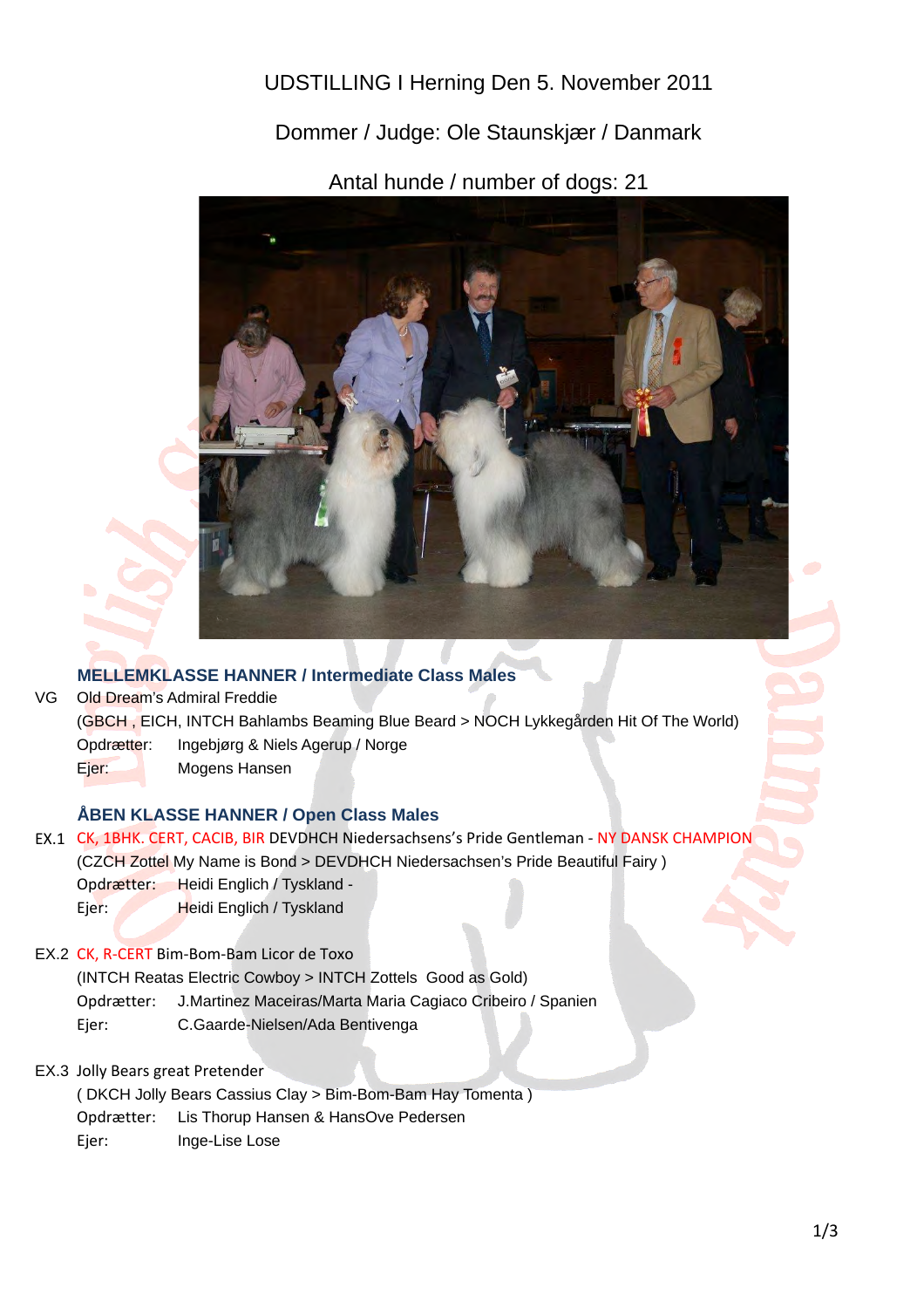|                                                      |                          | EX.4 DEVDHCH Shaggy Blue Bob's Eros Ramazottel                                         |  |
|------------------------------------------------------|--------------------------|----------------------------------------------------------------------------------------|--|
|                                                      |                          | (Shaggy Blue Bobs Black Jack > INTCH Barking Bobby's Ray Of Light)                     |  |
|                                                      | Opdrætter:               | Andrea Semmelroth / Tyskland                                                           |  |
|                                                      | Ejer:                    | Michael Ernst / Tyskland                                                               |  |
| VG                                                   |                          | Danish Delight Never On A Sunday                                                       |  |
|                                                      |                          | (VDHCH Shaggy Blue Bob's Here Is George > DKCH, NOCH Danish Delight Good Vibration)    |  |
|                                                      | Opdrætter:               | <b>Birgitte Schjøth</b>                                                                |  |
|                                                      | Ejer:                    | Marianne Hougaard                                                                      |  |
| <b>CHAMPION KLASSE HANNER / Champion Class Males</b> |                          |                                                                                        |  |
|                                                      |                          | EX.1 CK, 2BHK, R-CACIB DKCH, NOCH, SECH L'ausanne Renaissance At Briargate             |  |
|                                                      |                          | (AUCH Packardia Now Your Talkn > AUCH L'ausanne Brigette Bardot)                       |  |
|                                                      | Opdrætter:               | Barrie Espie / New Zealand                                                             |  |
|                                                      | Ejer:                    | Tove Åsheim Olsen / Norge                                                              |  |
|                                                      |                          | EX.2 CK, 3BHK INCH.DKCH, SECH, NOCH, NORDCH, VDHCH Checkpoint Charlies Quasi Qualified |  |
|                                                      |                          | (Brinkley Shakespeare In Love > VDHCH Needles And Pins a.d. Alter Noris)               |  |
|                                                      | Opdrætter:               | Michaela Horn - Pivotti / Tyskland                                                     |  |
|                                                      | Ejer:                    | Christa Stensig                                                                        |  |
|                                                      |                          |                                                                                        |  |
|                                                      |                          | EX. 3 CK, 4BHK DKCH, NOCH Aryakas Klytos                                               |  |
|                                                      |                          | (USACH Snowdowne Smooth Talk'n at Bugaboo > ATCH GRCH Aryakas Caryatis)                |  |
|                                                      | Opdrætter:               | Nikolas Kanales / Grækenland                                                           |  |
|                                                      | Ejer:                    | Tove Åsheim Olsen / Norge                                                              |  |
| EX. 4 CK VDHCH, DKCH Shaggy Blue Bob's I Am Legend   |                          |                                                                                        |  |
|                                                      |                          | (Rollingview Shaggy Blue Zorbas > INTCH, DECH Barking Bobby's Ray Of Light)            |  |
|                                                      | Opdrætter:               | Andrea Semmelroth / Tyskland                                                           |  |
|                                                      | Ejer:                    | Michael Ernst / Tyskland                                                               |  |
|                                                      |                          |                                                                                        |  |
|                                                      |                          | <b>JUNIORKLASSE TÆVER / Junior Class Bitches</b>                                       |  |
|                                                      | $EX.1$ CK, $3BTK$        | <b>Grizzly Dream Blaze Of Glory</b>                                                    |  |
|                                                      |                          | (INTCH Checkpoint Charlie's Quasi Qualified > DKCH Danish Delight Kiss Me Tiger)       |  |
|                                                      | Opdrætter:               | Anette Englykke                                                                        |  |
|                                                      | Ejer:                    | Anette Englykke                                                                        |  |
| EX.2 Danish Delight Que Sera Sera                    |                          |                                                                                        |  |
|                                                      |                          | (VDHCH Woody Woodstock Von Den Blue Zottel > Danish Delight Mary Go Round)             |  |
|                                                      | Opdrætter:               | <b>Birgitte Schjøth</b>                                                                |  |
|                                                      | Ejer:                    | Maria Jacobsen                                                                         |  |
|                                                      |                          |                                                                                        |  |
| VG                                                   | Danish Delight Quintessa |                                                                                        |  |
|                                                      |                          | (VDHCH Woody Woodstock Von Den Blue Zottel > Danish Delight Mary Go Round)             |  |
|                                                      | Opdrætter:               | <b>Birgitte Schjøth</b>                                                                |  |
|                                                      | Ejer:                    | Dorthe Madsen                                                                          |  |